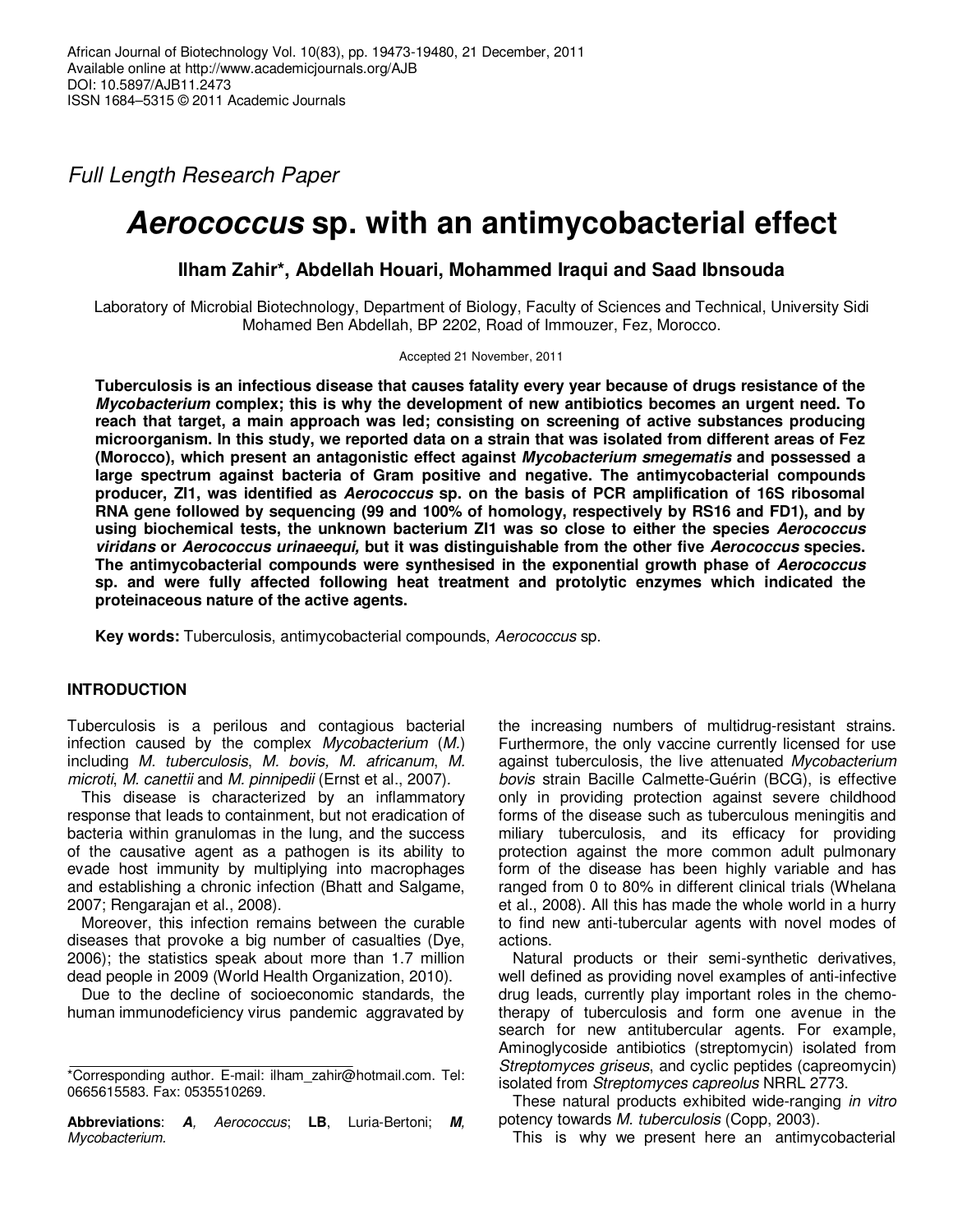compounds producing bacterium isolated from different ecological zones of Fez (Morocco) which is Aerococcus sp.

The antibacterial activity of the genus Aerococcus have been reported in few studies such as in Zaria's research (Zaria, 1993), which found that A. viridans is able to inhibit the growth of four Staphylococcus hyicus, three Staphylococcus aureus strains and some other Grampositive bacteria, including Streptococcus group A and D Corynebacteria (Zaria, 1993). However, its antimycobacterial effect has never been elucidated by any other studies.

The objectives of this study include (a) screening antimycobacterial compounds-producing bacteria active against M. smegmatis (b) identifying strains on the basis of gram stain, biochemical characteristics and PCR followed by DNA sequencing of 16S ribosomal RNA gene (c) evaluating antimicrobial activity of the isolated bacterium against a broad spectrum of gram positive and negative bacteria and (d) partially characterizing of the secreted substances.

#### **MATERIALS AND METHODS**

#### **Bacterial strains and media**

ZI1 is an isolate obtained from different ecological zones of Fez Morocco which was selected for its ability to inhibit the growth of M. smegmatis.

M. smegmatis MC<sup>2</sup> 155 is used as an indicator bacterium of antagonistic activity; it's a non pathogenic atypical strain with a generation time of approximately 3 h (Grosset et al., 1989). Other bacteria chosen as indicators for the inhibitory spectrum assay were: Mycobacterium aurum A<sup>+</sup>: non pathogenic bacterium with a generation time of approximately 6 h. This strain was used as a model to evaluate the effect of active substances on the growth of M. tuberculosis (Chung et al., 1995).

The mycobacteria were kindly provided by Dr. Suzana David (Centro de Tuberculose e Micobactérias Instituto Nacional de Saúde Dr. Ricardo Jorge Delegação do Porto, Portugal). Staphyloccus haemolyticus (Hassi et al., 2007), Bacillus subtilis ILP 142B (Hamadi and Latrache, 2008), Escherichia coli Dh5α (Microbial biotechnology laboratory of Techniques and Sciences Faculty, Fès), Erwinia chrysanthemi 3937 (Hassouni et al., 1999) were friendly provided by Dr. Hassouni (LCB-CNRS-Marseille).

These strains were propagated in Luria-Bertani (LB) at 37°C or at 30°C for Erwinia chrysanthemi.

The isolate was stored at -70°C in LB broth supplemented with 25% glycerol. Throughout the experiments, the strains were subcultured every week on agar media and held at 4°C. Different media in broth or on agar plates were used including Luria-Bertani medium containing peptone (10 g), yeast extract (5 g), NaCl (10 g) per litre of distilled water, Soc medium containing tryptone (20 g), yeast extract (5 g) NaCl (0.58 g), KCl (0.18 g) MgCl2 (0.95 g), MgSO4 (2.46 g), glucose (3.6 g) per litre of distilled water, respectively and YPG medium containing 20 g of peptone, 10 g of yeast extract, 20 g glucose, 60 µg/ ml of ampicilline and 30 µg/ ml of kanamycine per litre of distilled water (Sambrook et al., 1989).

#### **Selection procedure for antimycobacterial compounds producing bacteria from water and soil samples**

Twelve samples of water and soil were collected from ecological

areas Fez Morocco. These samples were treated independently according to the method followed by Hassi et al. (2007). Colonies which present halos of inhibition against M. smegmatis were picked up and transferred to sterile Soc or LB agar plates; these were incubated at 37°C and conserved at 4°C for later assays.

#### **Antimycobacterial activity assay**

Antimycobacterial activity was done to confirm previous results and it was performed by two different methods, that is, (1) agar-well diffusion assay as led by Muriana and Klaenhammer (1991). The presence of inhibition zone around each well was evaluated by measuring its diameter. (2) A modified spot-on-lawn assay where a colony of the isolated strain was spotted onto the surface of Soc agar plates which had been already spread with a broth culture of indicator M. smegmatis. These plates were incubated at 37°C for 24 h and the antimycobacterial activity was detected by the observation of inhibition area surrounding on test strains (Tagg et al., 1976). These assays were done three times and they were also carried out to evaluate the inhibitory activity of  $E$ . coli Dh5 $\alpha$  used as a control.

#### **Identification of antimycobacterial compounds-producing strains**

Antimycobacterial compounds producing strain was examined for cellular morphology, gram stained characteristics using a microscope. The biochemical identification was also performed according to Bergey's Manual of Determinative Bacteriology (Holt et al., 1994).

After that isolate was identified by molecular methods which consist to amplify the 16S rRNA gene of the strain by PCR and to determine 16S rDNA sequence by direct sequencing.

The PCR amplification was performed with the primers RS 16 and FD1 targeted against regions of 16S rDNA. The amplification protocol was carried out in thermal cycler (Techgene<sup>R</sup>) under the following conditions: denaturation at 94°C for 5 min, followed by 35 cycles of denaturation at 94°C for 30 s, annealing at 55°C for 45 s, and extension at 72°C for 1min 30 s. The final extension was at 72 °C for 5 min. PCR reaction composed of 20  $\mu$ l of 10  $\times$  reaction Tag buffer with 25 mM MgCl<sub>2</sub>, 1 mM deoxynucleoside triphosphate, 1 U/µl of Taq polymerase, 10 µM of each primer, distilled water and 2 µl of genomic DNA which was used as a template for amplification (Saiki et al., 1985; Weisberg et al., 1991).

PCR products were resolved by electrophoresis in 1% agarose gel and visualized by ethidium bromide (10 mg/ml) staining. PCR amplicons were purified and sequenced using the Big Dye Terminator with primers while automated sequencing of both strands of the PCR products was done on a BIOSYSTEME 3130 automated gene sequencer (Sanger et al., 1977).

Identification analysis was realized by an alignment of sequence consensus of the 16S rDNA genes collected in an international database (Genebank) present at the NCBI website located at http:// www.ncbi.nlm.nih.gov/BLAST. These results were then expressed in percentage of homology between the submitted sequence and the sequences resulting from the database.

#### **Inhibitory spectrum of isolated strain**

Spot-on-lawn assay was used to evaluate the inhibitory spectrum of the isolated culture strain. Gram-positive and Gram-negative bacteria were assayed comprising Mycobacterium aurum, Staphyloccus haemolyticus, Bacillus subtilis, Escherichia coli Dh5  $\alpha$  and Erwinia chrysanthemi.

This inhibition was scored on an abstract scale as follows: -, No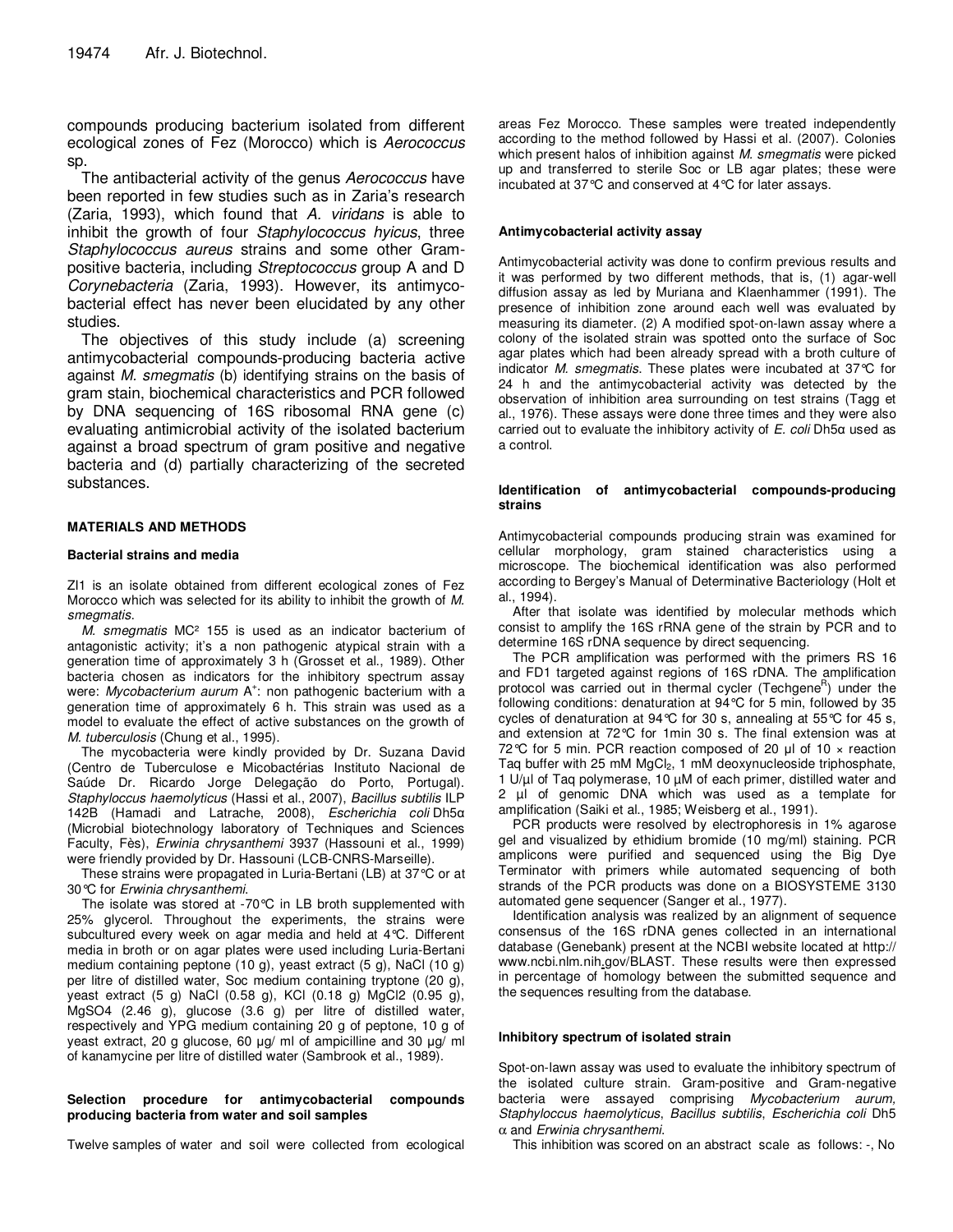inhibition; +, presence of zone of inhibition. The assay was repeated three times.

#### **Compounds extraction**

The active substance was extracted by ethyl acetate as will be described below in the determination of the kinetics paragraph and also by ammonium sulfate according to the method of Naclerio and collaborators (1993).

The obtained solutions will be referred to as "crude extract" and their antimycobacterial well-diffusion assays were carried out on LB agar plates at 37°C then subsequently examined by measuring the diameter of inhibition zone. Extraction of E. coli Dh5  $\alpha$  culture by both ethyl acetate and ammonium sulfate was used as control. The assays were done three times and the averages were calculated.

#### **Determination of the kinetics**

Synthesis of antimycobacterial compounds was monitored during the growth cycle by growing the producer strain culture in Soc broth under shaking condition during 48 h at 37°C. After every 2 h, optical density at 595 nm was recorded. The cells were removed by centrifugation at 6000 rpm for 10 min and bioactive supernatants were then extracted with an equal volume ethyl acetate (Ten Brink et al., 1994; Abo-Amer, 2007). The crude extract was tested for antimycobacterial activity using well-diffusion assay on LB agar plates at 37°C. The assay was performed two times and the average of the inhibition zone diameter was calculated.

#### **Physico-chemical characterization**

#### **Thermostability**

To check the thermal stability, strain acetyl ethyl and ammonium sulfate extracts were exposed to 80°C (30 min), 100°C (15 min) and 4°C (1 month), and the activity was checked by well-diffusion assay which was done three times and the average of the inhibition zone diameter was calculated (Iqbal et al., 2001).

#### **Effect of enzymes**

Pepsin and proteinase K were tested for their proteolysis activity on the antimycobacterial compounds contained in the strain acetyl ethyl and ammonium sulfate extracts.

The assays were performed at a final concentration of 1mg/ml, respectively at pH 3 and 7 (Ahmad and Rasool, 2003; Noonpakdee et al., 2003). The samples with and without enzymes were held at 37°C for 3 h and the remaining activity was determined by welldiffusion assay using M. smegmatis as indicator strain. The assay was done three times and the average was calculated. Extracts not treated by proteases or by heat were used as controls.

# **RESULTS AND DISCUSSION**

## **Selection procedure for antimycobacterial compounds producing bacteria from water and soil samples and antimycobacterial activity assay**

The screening of bacteria isolated from water and soil areas of Fez morocco exhibited one isolate, ZI1, having inhibitory properties. After that this antimycobacterial activity was confirmed by both spot-on-lawn assay and

agar-well diffusion assay revealing a diameter of inhibition about  $8 \pm 0.1$  mm.

## **Identification of antimycobacterial compoundsproducing strains**

As reported in the literature, PCR amplification of the 16S rRNA gene with the FD1 and RS16 primers allowed the amplification of a DNA fragment of approximately 1.5 kb (Weisberg et al., 1991). These primers were shown to be able to amplify the 16S rRNA gene from eubacteria (Weisberg et al., 1991).

After DNA sequencing, the sequences obtained with RS16 and FD1 primers were about 565 bp bidirectionally. It was reported that the initial 500 bp sequence provides adequate differentiation for bacterial identification (Clarridge, 2004).

BlastN search showed that the nucleotide sequence of 16S rRNA gene of the isolated strain ZI1 had a homology of 99 and 100%, respectively by RS16 and FD1 primes to that of Aerococcus sp. P3-2 (GenBank accession no EU376006.1) and mostly with Aerococcus viridans Rabin (GenBank accession no AY707782.1), Aerococcus viridans Newfoundland (GenBank accession no AY707781.1), Aerococcus viridans Maine (GenBank accession no AY707780.1), Aerococcus viridans ATCC 700406 (GenBank accession no AY707779.1), Aerococcus viridans ATCC 29838 (GenBank accession no AY707778.1), Aerococcus viridans ATCC 10400 (GenBank accession no AY707777.1), Aerococcus viridans 1032 (GenBank accession no AY707776.1) and Aerococcus viridans 1030 (GenBank accession no AY707775.1).

According to the criterions defined by Drancourt et al. (2000), we concluded that ZI1 belonged to Aerococcus sp. strain.

In order to clarify the phenotypic resemblance between the unknown isolate ZI1 and Aerococci, biochemical characteristics were examined according to Bergey's manual of determinative bacteriology, thus, morphologically, colonies were non-pigmented, circular and small (about 1 mm in diameter) when grown on LB agar. It was Gram-positive cocci, arranged paired, or in tetrads, no motile. It was able to hydrolyze esculin and citrate wasn't utilized. Acid was produced from glucose, maltose, sucrose, mannitol, lactose and amygdalin but not from arabinose, rhamnose, inositol, melibiose and sorbitol. It grew in the presence of 6.5% NaCl with a maximum development at 30°C and growth occurred on solid media at 22°C but failed at 50°C. Negative reactions were observed for catalase, oxidase, arginine dihydrolase, gelatin liquefaction, starch hydrolysis, ornithine decarboxylase, lysine decarboxylase, urea splitting, Voges Proskauer test, H2S and indole production.

On the basis of its cellular morphological and biochemical characteristics, the isolate ZI1 resembled members of the genus Aerococcus, in particular A.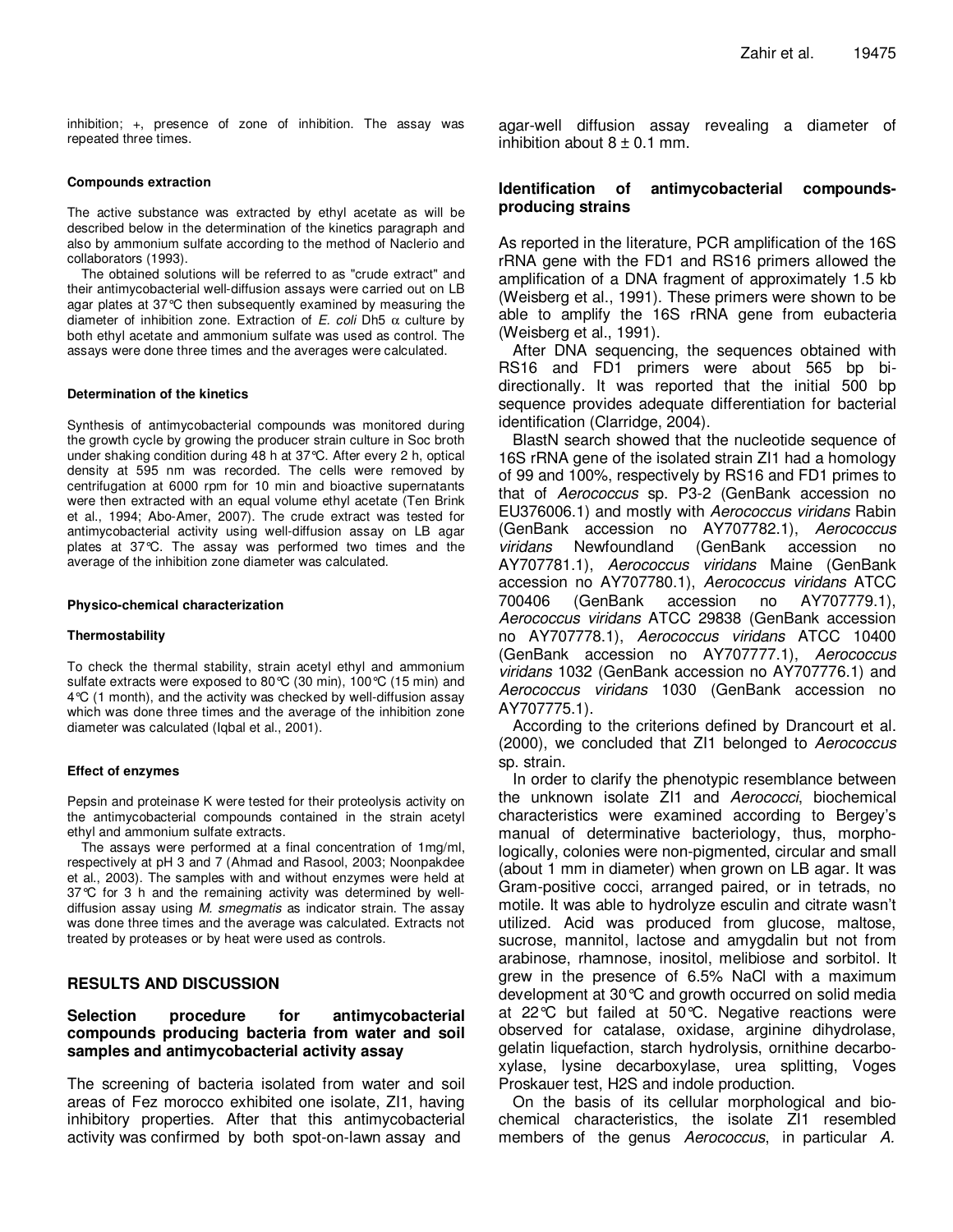viridans, since each of A. sanguicola, A . urinaehominis and A. suis differed from this species by failing to produce acid from lactose and mannitol (the majority of A. viridans strains ferment these substrates) (Lawson et al., 2001a, b; Facklam et al., 2003; Vela et al., 2007), and A. suis was more distinguishable from A. viridans by producing arginine dihydrolase (Vela et al., 2007). Besides that all the following tests were negative for A. christensenii: hydrolyze esculin, acid production from maltose, sucrose, lactose, mannitol (Collins et al., 1999) and in the case of A. urinae, it can readily be distinguished from ZI1 by its failure to hydrolyze esculin and to ferment maltose and lactose, but acid was formed from sorbitol (Aguirre and Collins, 1992; Zhang et al., 2000; Christensen et al., 1997). Therefore, the unidentified isolate ZI1 was found to be phenotypically distinct from A. sanguicola, A. suis, A. urinaehominis, A. christensenii and A. urinae but so close to A. viridans.

Moreover, the isolate ZI1 satisfied the criteria for A. viridans given by Bergey's manual of determinative bacteriology (Holt et al., 1994) and these results corroborate also with the researches of other studies (Williams et al., 1953; Clausen, 1964; Razeq et al., 1999; Whittenbury, 1965; Lawson et al., 2001a, b; Tsujimura et al., 2001; Greenwood et al., 2005; Facklam et al., 2003; Zhang et al., 2000; Wiik et al., 1986).

Nevertheless, contrary to Vela et al. (2007) study which successfully distinguish A. suis from other Aerococci by using biochemical tests, herein these couldn't make an evident discrimination between A. viridans and A. urinaeequi (Felis et al., 2005), although, this latter differed by fermenting melibiose (Whittenbury, 1965), but it was not enough and this made the differentiation between the two species more difficult and 16S rRNA gene identity wasn't sufficient to guarantee the identity between the two species because of a similarity value of 99.9% between their 16S rRNA gene sequences, as was described by Felis et al. (2005). Though, ZI1 could be either A. viridans or A. urinaeequi, so further methods are required to differentiate between these two species as DNA–DNA hybridization data (Felis et al., 2005) and electrophoretic analysis of whole-cell proteins (Lawson et al., 2001a, b; Collins et al., 1999).

Finally, regardless to its morphology, cultural appearance, physiologic and biochemical characteristics mentioned above, together with the phylogenetic analysis, the strain ZI1 was assigned to the genus Aerococcus. Based on these data, we assigned our strain as Aerococcus sp. strain ZI1.

Until now, no described antimycobacterial actives substances producer bacterium has been related to Aerococcus sp.

# **Spectrum activity**

Spot-on-lawn assay was performed to assess the antagonistic activity of Aerococcus sp. ZI1 against indicator

strains including M. aurum, S. haemolyticus, B. subtilis, E. coli Dh5α and Erwinia chrysanthemi. The strain showed a larger antimicrobial spectrum for being active against all bacteria tested.

There are few studies demonstrating antibiosis effect of Aerococcus species. Nevertheless, our results corroborate with some studies showing the antagonistic effect of A. viridans 167 on Staphylococcus aureus (Gorbunova et al., 1989; Zhurylo and Drozd, 1999) and also with the authors revealing that A. viridans was able to inhibit the growth of Staphylococcus hyicus, S. aureus and some other gram-positive bacteria, including Streptococcus group A and D Corynebacteria (Allaker et al., 1989; Zaria, 1993), while in Kremenchutskiĭ and Samoĭlenko research, it has been shown that A. viridans inhibited E. coli and B. subtilis by producing hydrogen peroxide (Kremenchutskiĭ and Samoĭlenko, 1987). Our findings agree also with the results obtained from Ballester et al. (1980) study showing that the growth of a large number of Gram-negative and Gram-positive bacteria was inhibited by viridicin produced by A. viridans (Ballester et al., 1980). However, other studies have shown Aerococcus sp had effect against either Erwinia chrysanthemi or Mycobacterium sp.

Furthermore, the broad spectrum of activity of the strain suggests that its target is highly conserved; this finding prompted us to focus on the compounds mode of action.

# **Compounds extraction**

The extraction was done both by ethyl acetate and ammonium sulfate. Two substances which are widely used to extract antimicrobial compounds from Gram positive and negative bacteria (Duncan et al., 1989; Streitenberger et al., 2001; Naclerio et al., 1993; Muriana and Klaenhammer, 1991; Márcia et al., 2006; Parada et al., 2007; El-Shafie et al., 2008; Li et al., 2008; Santos et al., 2011). The crude extract of the antimycobacterial substances prepared from Aerococcus sp. ZI1 was tested against M. smegmatis. Thus, the antimycobacterial assays showed inhibition zone in which the diameters were 19 +/-2 and 18 +/- 2 mm, respectively after extraction by ethyl acetate and ammonium sulfate, while the crude extract of  $E$ . coli Dh5α used as control didn't exhibit any inhibitory activity against the indicator strain, which suggested that Aerococcus sp. ZI1 acted by a substance secreted in the medium, and these results indicated also that the produced compounds were soluble in ethyl acetate solvent.

# **Determination of the kinetics**

Aerococcus sp. ZI1 was toxically incubated in Soc media at 37°C in a rotary shaker and the compounds production was evaluated every 2 h by the well-diffusion assay.

Measurements of the optical density of the cultures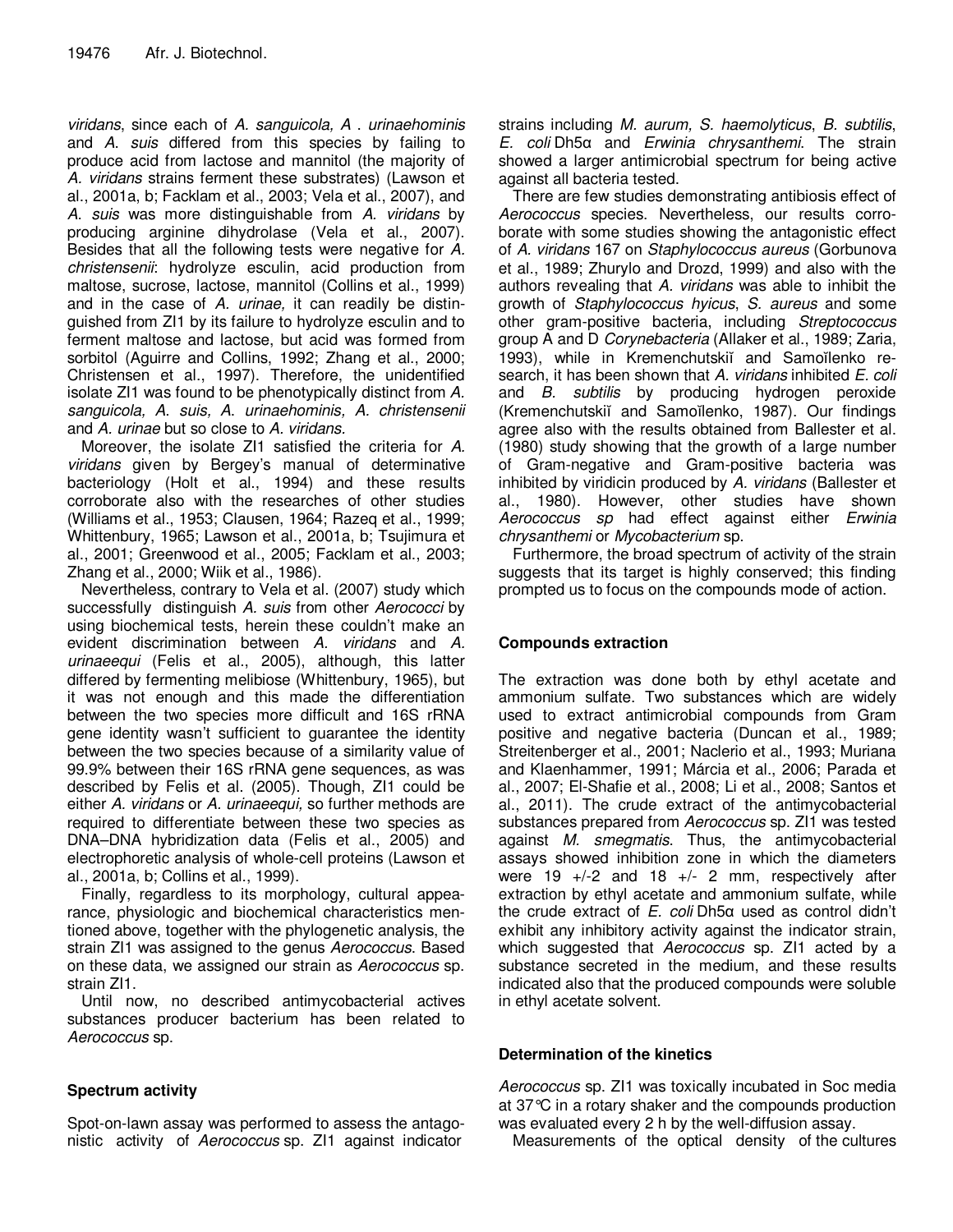

**Figure 1.** Growth kinetic and antibacterial agent production by Aerococcus sp. (▲) growth kinetic, (♦) antibacterial production. Aerococcus sp. cells were cultured in Soc broth and were incubated for 48 h at 37°C. The OD and antimycobacterial activity were measured. The experiments were repeated two times and results represent the mean ± standard error to the mean.

during 48 h of incubation showed that there was a lag time of about 9 h before the synthesized compounds appeared in the culture medium, and a slight inhibition of M. smegmatis growth occurred in the beginning of the logarithmic growth phase. An increasing of the halos of inhibition diameter was observed during the incubation period and the maximum of the antibacterial activity was reflected during stationary growth phase after 48 h (Figure 1).

This result suggested that the growth inhibition was due to the accumulation of antimicrobial substance in the culture supernatant which was produced as a primary metabolite.

Previously, this same finding had been showed in some concerned studies, bacteriocins was reported to be produced in early growth phase by Gram positive bacteria such as Enterococcus faecalis, Enterococcus faecium and Enterococcus mundtii which retained maximum activity throughout the stationary phase (Hartnett et al., 2002). This also joins the results of Rajoka et al. (2003) study, showing that the production of beta-galactosidase from Kluyveromyces marxianus was apparently growth-associated.

# **Effect of heat and proteolytic enzymes**

The sensitivity of the antimycobacterial substances produced by Aerococcus sp. ZI1 to the heat treatment and the proteolytic enzymes proteinase K and pepsin, was evaluated by measuring residual activity against M. smegmatis in the well-diffusion assay.

Aerococcus sp. ZI1 compounds were fully inactivated by all the proteases tested and their activity was also completely lost after heat treatments at 80 and 100°C which indicated proteinaceous nature of the active agent, while the storage of the active substance at 4°C for a month did not influence the activity for the strain and the extracts not treated by proteases or by heat treatment showed inhibition zones against M. smegmatis toward the wells (Table 1).

These findings agree with Ballester et al. (1980) study which aimed the purification of the viridicin produced by A. viridans. Indeed, a crude preparation of this macromolecule was sensitive to the action of protease.

The genus Aercoccus belongs to lactose acid bacteria (Liu, 2003; Stiles and Holzapfel, 1997; Simpson and Taguchi, 1995; Parada et al., 2007; Leroi, 2010) which namely produce bacteriocins, antimicrobial peptides known to be sensitive to most proteases (Ballester et al., 1977, 1980; Wu et al., 2004; Papagianni and Anastasiadou, 2009) and their antibacterial activity could be affected by high heat treatment (Galvez et al., 2007; Noonpakdee et al., 2003; Jack et al., 1996), hence, the antimycobacterial compounds of Aercoccus sp ZI1 may be a bacteriocin or it can be just another protein such as lactate oxidase of A. viridians possessing antagonistic activity relative to 27 test-cultures of bacteria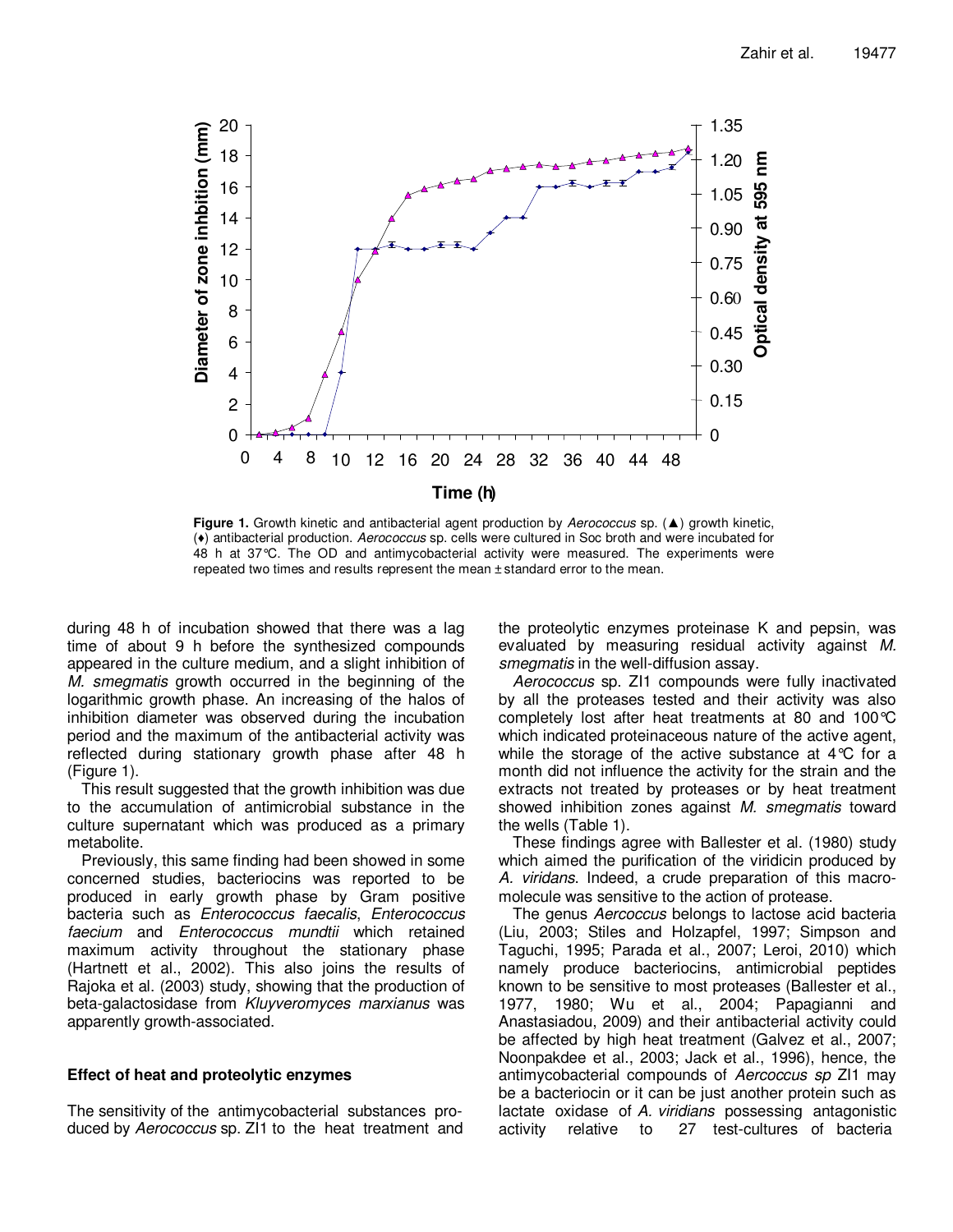| <b>Treatment</b>                              | <b>Relative activity</b> |
|-----------------------------------------------|--------------------------|
| <b>Enzymatic treatments</b>                   |                          |
| Proteinase K                                  | a                        |
| Pepsin                                        |                          |
| Control (extracted by ethyl acetate)          | $+^{\mathsf{b}}$         |
| Control (extracted by ethyl ammonium sulfate) | $\ddot{}$                |
| <b>Heath treatments</b>                       |                          |
| $80^{\circ}$ C                                |                          |
| $100^{\circ}$ C                               |                          |
| Control (extracted by ethyl acetate)          | $\pm$                    |
| Control (extracted by ethyl ammonium sulfate) | $\pm$                    |

**Table 1.** Effect of different treatments on extract of Aerococcus sp. Relative activity was measured by well-diffusion agar test against Mycobacterium smegmatis.

 $-$ <sup>a</sup>: No inhibition,  $+$ <sup>b</sup>: inhibition.

(Kremenchutskiĭ and Arenkov, 1989). Therefore, further study is required to examine deeply characteristics of antimycobacterial molecules.

Moreover, to contribute efficiently in finding a new drug to cure tuberculosis, other investigations should be executed. Firstly, the antimycobacterial effect of the substances produced by the antagonistic Aercoccus sp. ZI1 must also be proven against M. tuberculosis, and not only against M. smegmatis which was used in this study because it is a rapid grower and a non pathogenic atypical Mycobacterium. Besides that preclinical study aiming the revelation of the antimycobacterial activity of these substances in vivo, paired with the research of their pharmacokinetic, pharmacodynamic properties, tolerability and toxicology in different species have to be conducted. Each of these steps is important before judging whether or not it is possible to use Aercoccus sp. ZI1 substances as anti-tubercular agent.

# **Conclusion**

Tuberculosis is the leading killer among all infectious diseases worldwide and presents, therefore, a major threat to the health of millions of inhabitants of developing as well as developed countries. Not only M. tuberculosis, but also other species of Mycobacterium are emerging as health concerns, and new antimycobacterial drugs are desperately needed to counteract growing resistance towards currently available drugs (Kuete, et al., 2007; McGaw et al., 2008).

This present investigation highlighted the isolation of Aerococcus sp. ZI1 which revealed its ability to inhibit the growth of M. smegmatis used as a model to test the effect on *M. tuberculosis*, and this is the first study which elucidates its antimycobacterial effect. The isolated strain exhibited also a broad spectrum of activity against both Gram-positive and Gram-negative tested bacteria which suggest that the compounds may warrant further investigation with regard to their mode of action.

The findings of this study suggest that Aerococcus sp. ZI1 produces proteinaceous inhibitory substances which should be purified and identified, then determine their inhibitory minimal concentration in further work.

Finally, more studies are required to demonstrate their effectiveness in vitro against M. tuberculosis, the real causative agent of tuberculosis, followed by other investigations having as a aim looking for the efficacy, safety, toxicology, and the pharmacodynamic properties of these substances in vivo and that will contribute to establish their possible beneficial effects which may suggest their probable use in the therapeutic purpose against tuberculosis.

## **ACKNOWLEDGMENT**

We thank the Regional Center of Interface, University Sidi Mohamed Ben Abdellah, Fez, Morocco for BIOSYSTEME 3130 automated gene sequencer analysis.

## **REFERENCES**

- Abo-Amer Aly E (2007). Characterization of a Bacteriocin-Like Inhibitory Substance Produced by Lactobacillus plantarum Isolated from Egyptian Home-Made Yogurt. Sci. Asia. 33: 313-319.
- Aguirre M, Collins MD (1992). Phylogenetic analysis of some Aerococcus-like organisms from urinary tract infections: description of Aerococcus urinae sp. nov. J. Gen. Microbiol. 138: 401-405.
- Ahmad S, Rasool SA (2003). Isolation and biochemical characterization of mutacin VSM43 isolated from human oral Streptococcus mutans VSM43. Pak. J. Pharm. Sci. 16(2): 43-50.
- Allaker RP, Lloyd DH, Noble WC (1989). Studies on antagonism between porcine skin bacteria. J. Appl. Bacteriol. 66(6): 507-514.
- Ballester JM, Ballester M, Belaich JP (1977). Viridicin: a bacteriocin produced by Aerococcus viridans. Ann. Microbiol. (Inst. Pasteur). 128A: 393-400.
- Ballester JM, Ballester M, Belaich JP (1980). Purification of the Viridicin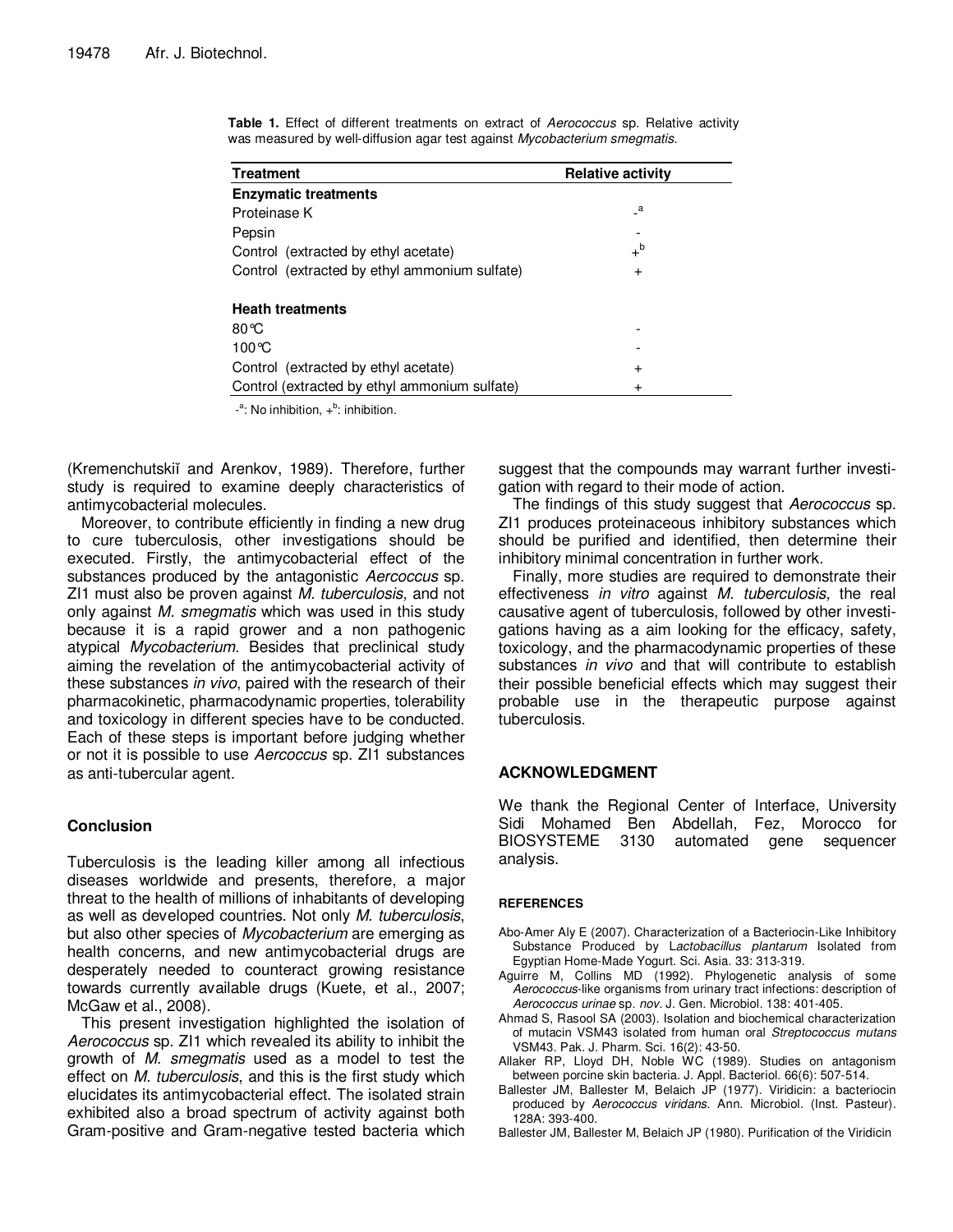Produced by Aerococcus viridans. Antimicrob. Agents Chemother. 17(5): 784-788.

- Bhatt K, Salgame P (2007). Host innate immune response to Mycobacterium tuberculosis. J. Clin. Immunol. 27: 347-362.
- Christensen JJ, Whitney AM, Teixeira LM, Steigerwalt AG, Facklam RR, Korner B, Brenner D (1997). Aerococcus urinae: Intraspecies Genetic and Phenotypic Relatedness. Int. J. Syst. Bacteriol. 47(1): 28-32.
- Chung AC, Aktar Z, Jackson S, Duncan K (1995). A high thoughput screen for detecting novel antimycobacterial agents. Antimicrob. Agents Chemother. 39: 2235-2238.
- Clarridge JE (2004). Impact of 16S rRNA gene sequence analysis for identification of bacteria on clinical microbiology and infectious diseases. Clin. Microbiol. Rev. 17(4): 840-862.
- Clausen OG (1964). The Discovery, Isolation, and Classification of Various -Haemolytic Micrococci which Resemble Aerococci. J. Gen. Microbiol. 35: 1-8.
- Collins MD, Rodriguez Jovita M, Hutson RA, Ohlén M, Falsen E (1999). Aerococcus christensenii sp. nov., from the human vagina. Int. J. Syst. Bacteriol. 49: 1125-1128.
- Copp BR (2003). Antimycobacterial natural products. Nat. Prod. Rep., 20: 535-557.
- Drancourt M, Bollet C, Carlioz A, Martelin R, Gayral JP, Raout D (2000). 16S Ribosomal DNA Sequence Analysis of a Large Collection of Environmental and Clinical Unidentifiable Bacterial Isolates. J. Clin. Microbiol. 38: 3623-3630.
- Duncan JD, Wallis JO, Azari MR (1989). Purification and properties of Aerococcus viridans lactate oxidase. Biochem. Biophys. Res. Commun. 164(2): 919-926.
- Dye C (2006). Global epidemiology of tuberculosis. Lancet, 367: 938- 940.
- El-Shafie HA, Ibrahim N, Abd El-Sabour H, Mostafa YA (2008). Purification and Characterization of Bacteriocin Produced by Isolated Strain of Lactococcus lactis. J. Appl. Sci. Res. 4(11): 1315-1321.
- Ernst JD, Trevejo-Nuñez G, Banaiee N (2007). Genomics and the evolution, pathogenesis, and diagnosis of tuberculosis. J. Clin. Invest. 117(7): 1738-1745.
- Facklam R, Lovgren M, Shewmaker PL, Tyrrell G (2003). Phenotypic Description and Antimicrobial Susceptibilities of Aerococcus sanguinicola Isolated from Human Clinical Samples. J. Clin. Microbiol. 41(6): 2587-2592.
- Felis GE, Torriani S, Dellaglio F (2005). Reclassification of Pediococcus urinaeequi (ex Mees 1934) Garvie 1988 as Aerococcus urinaeequi comb. nov. Int. J. Syst. Evol. Microbiol. 55: 1325-1327.
- Galvez A, Abriouel H, Lopez RL, Ben Oma N (2007). Bacteriocin-based strategies for food biopreservation. Int. J. Food Microbiol. 120(1-2): 51-70.
- Gorbunova ML, Lobanova EI, Drozd TE, Turliun SA, Maganchuk VP (1989). The effect of Aerococcus viridans-the basis of the new therapeutic-prophylactic preparation M-bacterin-on the biological properties of Staphylococcus aureus. Mikrobiol. Zh. 51(5): 77-81.
- Greenwood SJ, Keith IR, Després BM, Cawthorn RJ (2005). Genetic characterization of the lobster pathogen Aerococcus viridans var. homari by 16S rRNA gene sequence and RAPD. Dis. Aquat. Org. 63: 237-246.
- Grosset J, Boisvert H, Truffot-Pernot C (1989). Mycobacteria. In: Bactériologie médicale L. Le Minor M. Veron. Ed. Flammarion Paris: pp. 965-1017.
- Hamadi F, Latrache H (2008). Comparison of contact angle measurement and microbial adhesion to solvents for assaying electron donor-electron acceptor (acide-base) properties of bacterial surface. Colloids and surfaces B: Biointerfaces, 65(1): 134-139.
- Hartnett DJ, Vaughan A, van Sinderen D (2002). Antimicrobialproducing lactic acid bacteria isolated from raw barely and sorghum. J. Inst. Brew. 108(2): 169-177.
- Hassi M, Haggoud A, EL Mzibri M, Ibnsouda S, Houari A, Iraqui M (2007). Isolation and identification of a staphylococcal strain with an anti-mycaobacterial activity and study of it's mode of action. Ann. Microbial. 57(4): 651-656.
- Hassouni ME, Chambost JP, Expert D, Gijsegem FV, Barras F (1999). The minimal gene set member *msrA*, encoding peptide methionine sulfoxide reductase, is a virulence determinant of the plant pathogen Erwinia chrysanthemi. Proc. Natl. Acad. Sci. USA. 96: 887-892.
- Holt JG, Krieg NR, Sneath PHA, Staley JT, Williams ST (1994). Bergey's manual of determinative bacteriology, 9th edn. Williams & Wilkins, Baltimore, MD. p. 527
- Iqbal A, Ali SA, Abbasi A, Volter W, Rasool SA (2001). Production and some properties of Bac201: a bacteriocin-like inhibitory substance from Staphylococcus aureus AB201. J. Basic. Microbiol. 41: 25-36.
- Jack RW, Wan J, Gordon J, Harmark K, Davidson BE, Hillier AJ, Wettenhall RE, Hickey MW, Coventery MJ (1996). Characterization of the chemical and antimicrobial properties of Piscicolin 126, a bacteriocin produced by Carnobacterium piscicola JG126. Appl. Environ. Microbiol. 62: 2897-2903.
- Kremenchutskiĭ GN, Arenkov PI (1989). The lactate oxidase activity of Aerococcus viridans cultures. Mikrobiol. Zh. 51(5): 17-20.
- Kremenchutskiĭ GN, Samoĭlenko II (1987). The action of hydrogen peroxide produced by Aerococcus viridans on Escherichia coli and Bacillus subtilis. Mikrobiol. Zh. 49(2): 91-93.
- Kuete V, Meli AL, Komguem J, Louh Gabin N, Tangmouo JG, Lontsi D, Meyer JJM, Lall N (2007). Antimycobacterial, Antibacterial and Antifungal Activities of the Methanolic Extract and Compounds from Garcinia Polyantha. Pharmacologyonline, 3: 87-95.
- Lawson PA, Falsen E, Truberg-Jensen K, Collins MD (2001a). Aerococcus sanguicola sp. nov., isolated from a human clinical source. Int. J. Syst. Evol. Microbiol. 51: 475-479.
- Lawson PA, Falsen E, Ohlen M, Collins MD (2001b). Aerococcus urinaehominis sp. nov., isolated from human urine. Int. J. Syst. Evol. Microbiol. 51: 683-686.
- Leroi F (2010). Occurrence and role of lactic acid bacteria in seafood products. Food Microbiol. 27(6): 698-709.
- Li ZY, Peng C, Shen Y, Miao X, Zang H, Lin H (2008). L,L-Diketopiperazines from Alcaligenes faecalis A72 associated with South China Sea sponge Stelletta tenuis. Bioch. Syst. Ecol. 36(3): 230-234.
- Liu SQ (2003). Practical implications of lactate and pyruvate metabolism by lactic acid bacteria in food and beverage fermentations. Int. J. Food Microbiol. 83(2): 115-131.
- Márcia PL, Delmar DB, Henriques B, João AP, Brandelli A (2006). Characterization of a bacteriocin-like substance produced by Bacillus amyloliquefaciens isolated from the Brazilian Atlantic forest. Int. Microbiol. 9: 111-118.
- McGaw LJ, Lall N, Meyer JJM, Eloff JN (2008). The potential of South African plants against Mycobacterium infections. J. Ethnopharmacol. 119: 482-500.
- Muriana PM, Klaenhammer TR (1991). Purification and partial characterization of lactacin F, a bacteriocin produced by Lactobacillus acidophilus 11088. Appl. Environ. Microbiol. 57(1): 114-121.
- Naclerio G, Ricca E, Sacco M, De Felice M (1993). Antimicrobial Activity of a Newly Identified Bacteriocin of Bacillus cereus. Appl. Environ. Microbiol. 59(12): 4313-4316.
- Noonpakdee W, Santivarangkna C, Jumriangrit P, Sonomoto K, Panyim S (2003). Isolation of nisin-producing Lactococcus lactis WNC 20 strain from nham, a traditional Thai fermented sausage. Int. J. Food Microbiol. 81: 137-145.
- Papagianni M, Anastasiadou S (2009). Pediocins: The bacteriocins of Pediococci. Sources, production, properties and applications. Microbial Cell Factories, 8(3): 1-16.
- Parada JL, Caron CR, Medeiros ABP, Soccol CR (2007). Bacteriocins from Lactic Acid Bacteria: Purification, Properties and use as Biopreservatives. Brazil. Arch. Biol. Technol. 50(3): 521-542.
- Rajoka MI, Khan S, Shahid R (2003). Regulation of beta-Galactosidase Production from Kluyveromyces. marxianus, Food Technol. Biotechnol. 41(4): 315-320.
- Razeq JH, Thomas GM, Alexander D (1999). The First Reported Case of Aerococcus Bacteremia in a Patient with HIV Infection. Emerg. Infect. Dis. 5(6): 838-893.
- Rengarajan J, Murphy E, Park A, Krone CL, Hett EC, Bloom BR, Glimcher LH, Rubin EJ (2008). Mycobacterium tuberculosis Rv2224c modulates innate immune responses. PNAS, 105(1): 264-269.
- Saiki RK, Scharf S, Faloona F, Mullis KB, Horn GT, Erlich HA, Arnheim N (1985). Enzymatic amplification of beta-globin genomic sequences and restriction site analysis for diagnosis of sickle cell anemia. Science, 230: 1350-1354.
- Sambrouk J, Fritsch EF, Maniatis T (1989). Molecular cloning: A